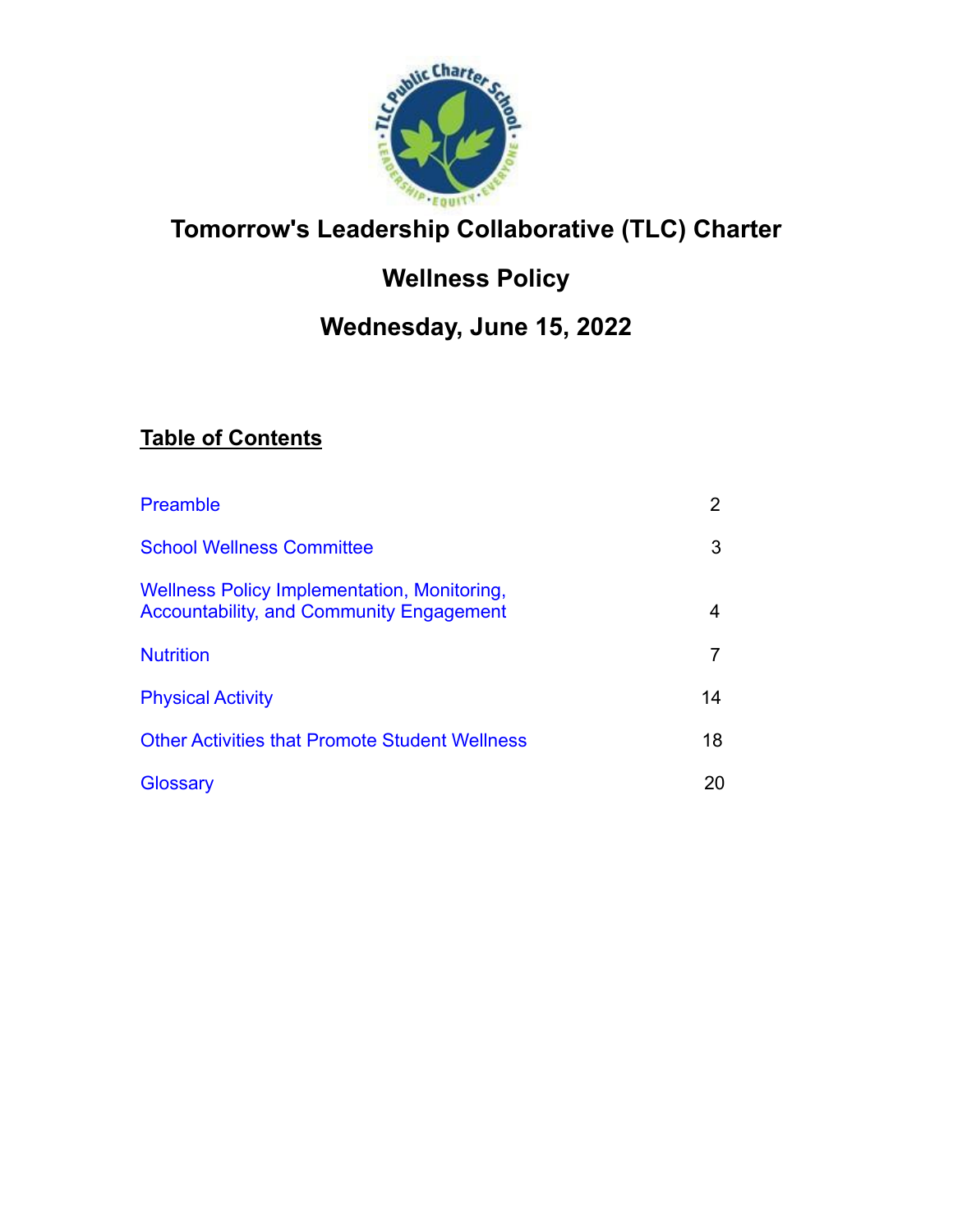

## <span id="page-1-1"></span>**Tomorrow's Leadership Collaborative (TLC) Charter Wellness Policy**

## <span id="page-1-0"></span>**Preamble**

Tomorrow's Leadership Collaborative (TLC) Charter (hereto referred to as the SFA) is committed to the optimal development of every student. The SFA believes that for students to have the opportunity to achieve personal, academic, developmental, and social success, we need to create positive, safe, and health-promoting learning environments at every level, in every setting, throughout the school year.

Research shows that two components, good nutrition and physical activity before, during, and after the school day, are strongly correlated with positive student outcomes. For example, student participation in the U.S. Department of Agriculture's (USDA) School Breakfast Program is associated with higher grades and standardized test scores, lower absenteeism, and better performance on cognitive tasks.<sup>1,2,3,4,5,6,7</sup> Conversely, less-than-adequate consumption of specific foods including fruits, vegetables, and dairy products, is associated with lower grades among students.<sup>8,9,10</sup> In addition, students who are physically active through active transport to and from school, recess, physical activity breaks, high-quality physical education, and extracurricular activities – do better academically.<sup>11,12,13,14</sup>

This policy outlines the SFA's approach to ensuring environments and opportunities for all students to practice healthy eating and physical activity behaviors throughout the school day while minimizing commercial distractions. Specifically, this policy establishes goals and procedures to ensure that:

- Students in the SFA have access to healthy foods throughout the school day—both through reimbursable school meals and other foods available throughout the school campus—in accordance with Federal and state nutrition standards;
- Students receive quality nutrition education that helps them develop lifelong healthy eating behaviors;
- Students have opportunities to be physically active before, during, and after school;
- Schools engage in nutrition and physical activity promotion and other activities that promote student wellness;
- School staff are encouraged and supported to practice healthy nutrition and physical activity behaviors in and out of school;
- The community is engaged in supporting the work of the SFA in creating continuity between school and other settings for students and staff to practice lifelong healthy habits; and
- The SFA establishes and maintains an infrastructure for management, oversight, implementation, communication about, and monitoring of the policy and its established goals and objectives.

This policy applies to all students, staff, and schools in the SFA.

All stakeholders are able to participate in the development, review, update and implementation of the local school wellness policy. Please contact TLC Public Charter School for more details (657) 284-5228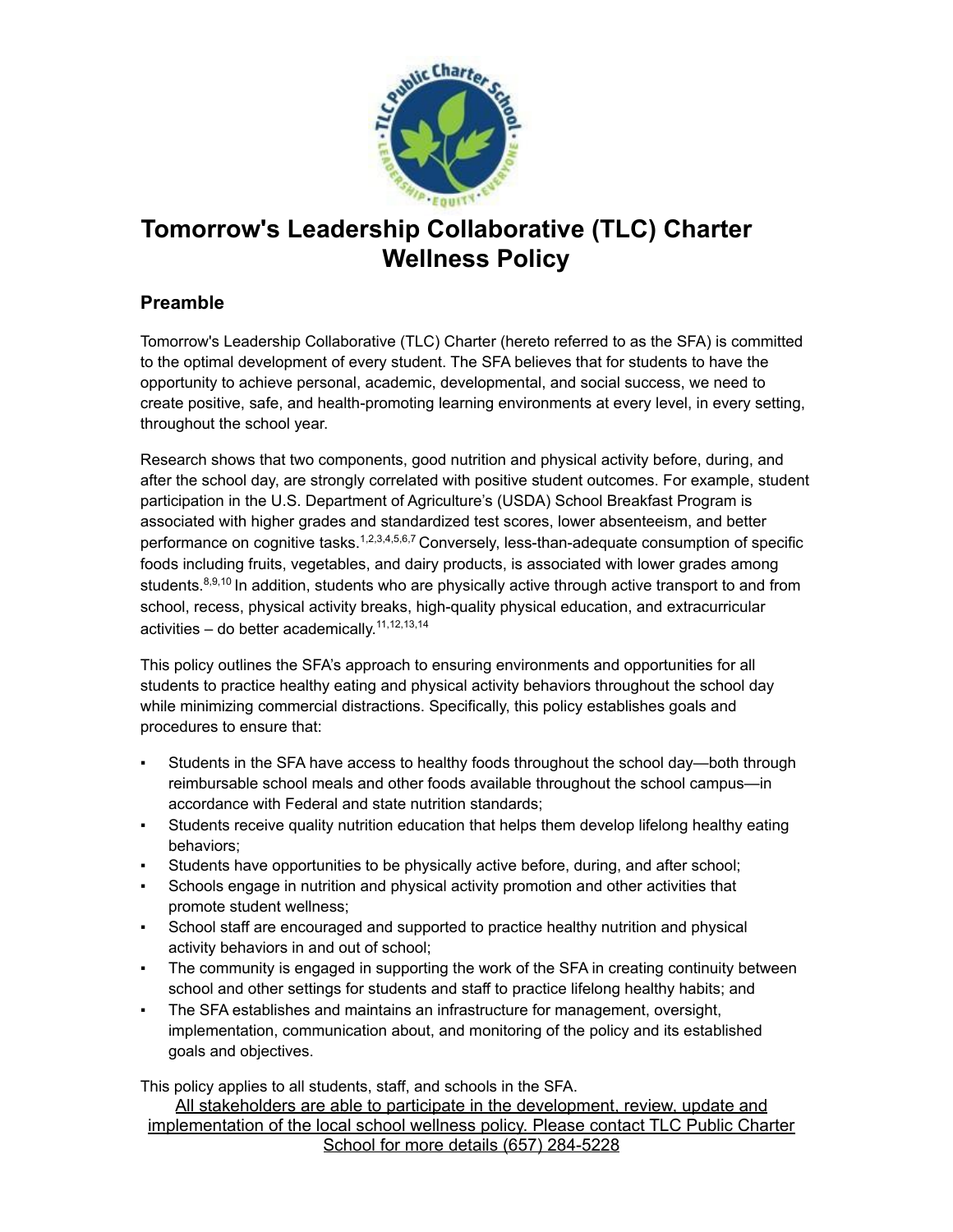

## **I. School Wellness Committee**

#### *Committee Role and Membership*

The SFA will convene a representative school wellness committee (hereto referred to as the SWC or work within an existing school health committee) that meets at least twice per year to establish goals for and oversee school health and safety policies and programs, including development, implementation, and periodic review and update of this SFA-level wellness policy (heretofore referred as "wellness policy").

The SWC membership will represent all school levels and include (to the extent possible), but not be limited to: parents and caregivers; students; representatives of the school nutrition program (ex., school nutrition director); physical education teachers; health education teachers; school health professionals (ex., health education teachers, school health services staff [i.e., nurses, physicians, dentists, health educators, and other allied health personnel who provide school health services], and mental health and social services staff [i.e., school counselors, psychologists, social workers, or psychiatrists]; school administrators (ex., superintendent, principal, vice principal), school board members; health professionals (ex., dietitians, doctors, nurses, dentists); and the general public. To the extent possible, the SWC will include representatives from each school building and reflect the diversity of the community.

#### *Leadership*

The Superintendent or designee(s) will convene the SWC and facilitate development of and updates to the wellness policy and will ensure each school's compliance with the policy.

| Name                      | Title                      | Role                         |
|---------------------------|----------------------------|------------------------------|
| Yesica Valencia           |                            | <b>Wellness Coordinator</b>  |
| <b>Patricia Ibanez</b>    |                            | <b>Food Service Director</b> |
| <b>Marisol Leal</b>       | <b>Assistant Principal</b> |                              |
| <b>Elizabeth Briguido</b> | <b>Food Service Staff</b>  |                              |

## <span id="page-2-0"></span>**II. Wellness Policy Implementation, Monitoring, Accountability, and Community Engagement**

#### *Implementation Plan*

The SFA will develop and maintain a plan for implementation to manage and coordinate the execution of this wellness policy. The plan delineates roles, responsibilities, actions, and timelines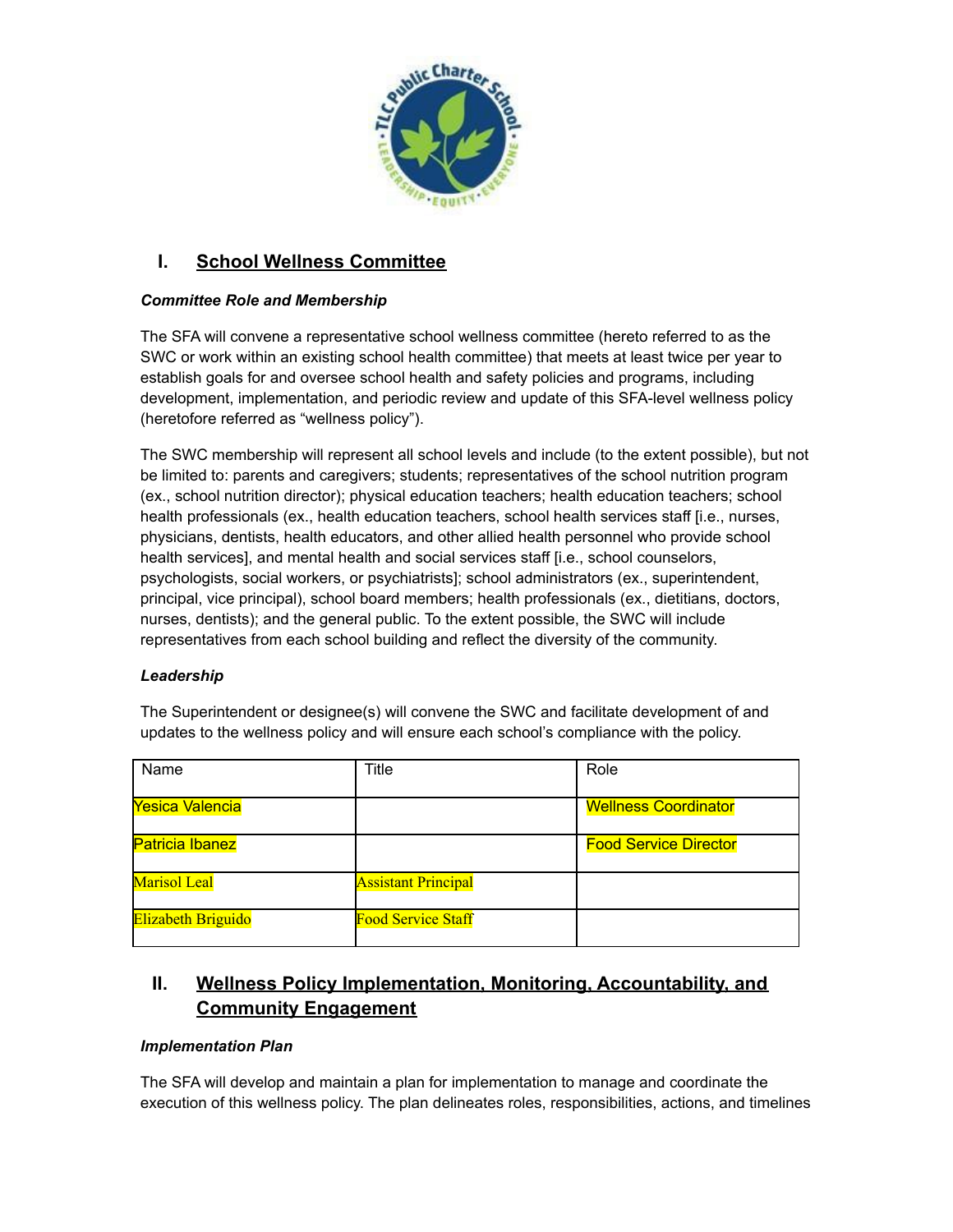

specific to each school, and includes information about who will be responsible to make what change, by how much, where, and when, as well as specific goals and objectives for nutrition standards for all foods and beverages available on the school campus, food and beverage marketing, nutrition promotion and education, physical activity, physical education, and other school-based activities that promote student wellness.

This wellness policy and the progress reports can be found at: *[www.tlccharter.org](http://www.tlccharter.org/)*

#### *Recordkeeping*

The SFA will retain records to document compliance with the requirements of the wellness policy at the school office. Documentation maintained in this location will include but will not be limited to:

- The written wellness policy;
- Documentation demonstrating compliance with community involvement requirements, including (1) Efforts to actively solicit SWC membership from the required stakeholder groups; and (2) These groups' participation in the development, implementation, and periodic review and update of the wellness policy;
- Documentation of the triennial assessment\* of the policy for each school under its jurisdiction;
- Documentation demonstrating compliance with public notification requirements, including: (1) Methods by which the wellness policy, annual progress reports, and triennial assessments are made available to the public; and (2) Efforts to actively notify families about the availability of wellness policy.

#### *Triennial Progress Assessments*

At least once every three years, the SFA will evaluate compliance with the wellness policy to assess the implementation of the policy and include:

- The extent to which schools under the jurisdiction of the SFA are in compliance with the wellness policy;
- A description of the progress made in attaining the goals of the SFA's wellness policy.

The SWC, in collaboration with individual schools, will monitor schools' compliance with this wellness policy.

#### *Revisions and Updating the Policy*

The SWC will update or modify the wellness policy based on the results of the annual progress reports and triennial assessments, and/or as SFA priorities change; community needs change; wellness goals are met; new health science, information, and technology emerges; and new Federal or state guidance or standards are issued. **The wellness policy will be assessed and updated as indicated at least every three years, following the triennial assessment.**

#### *Community Involvement, Outreach, and Communications*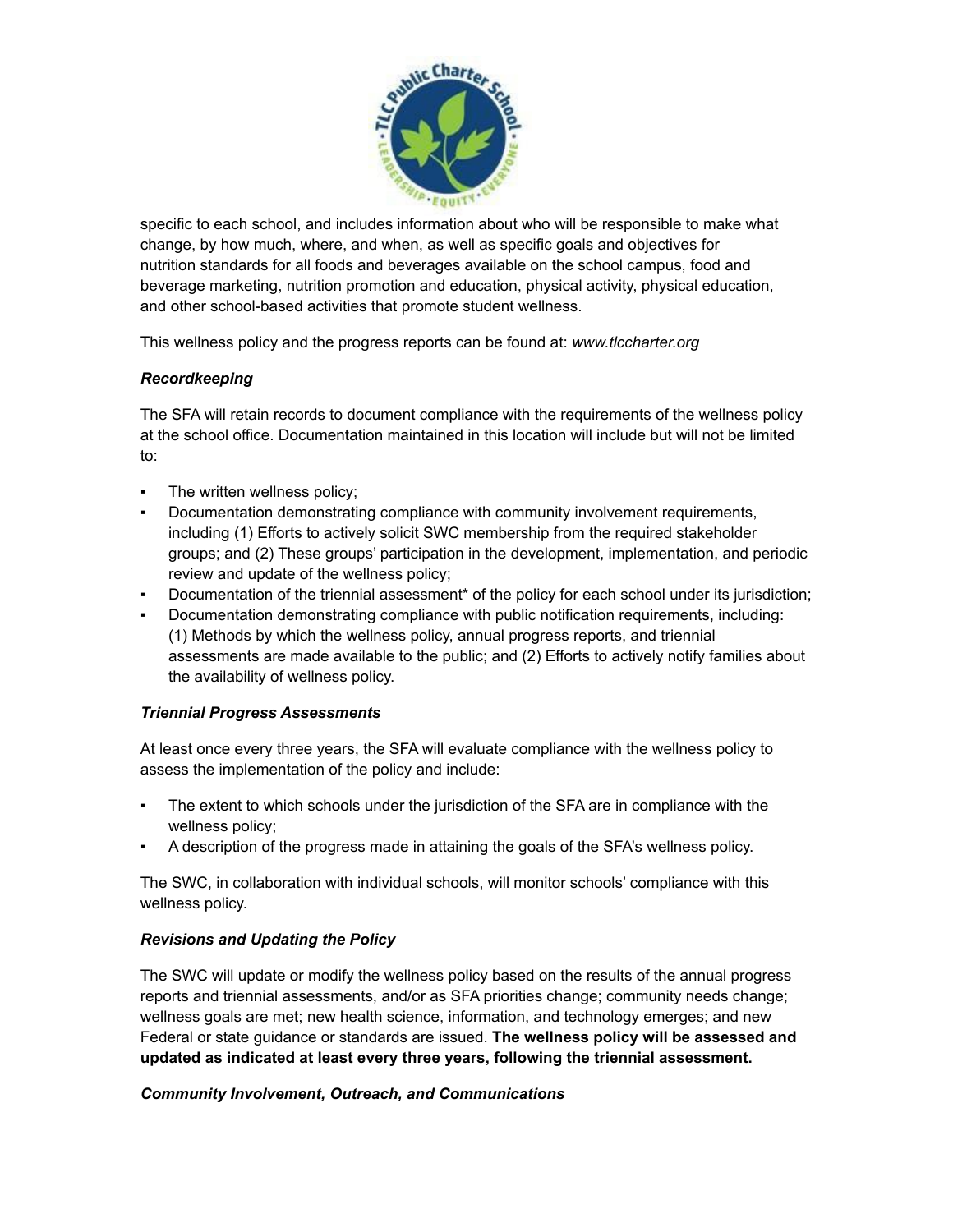

The SFA is committed to being responsive to community input, which begins with awareness of the wellness policy. The SFA will actively communicate ways in which representatives of SWC and others can participate in the development, implementation, and periodic review and update of the wellness policy through a variety of means appropriate for that SFA. The SFA will also inform parents of the improvements that have been made to school meals and compliance with school meal standards, availability of child nutrition programs and how to apply, and a description of and compliance with Smart Snacks in School nutrition standards. The SFA will use electronic mechanisms, such as email or displaying notices on the SFA's website, as well as non-electronic mechanisms, such as newsletters, presentations to parents, or sending information home to parents, to ensure that all families are actively notified of the content of, implementation of, and updates to the wellness policy, as well as how to get involved and support the policy. The SFA will ensure that communications are culturally and linguistically appropriate to the community, and accomplished through means similar to other ways that the SFA and individual schools are communicating other important school information with parents.

The SFA will actively notify the public about the content of or any updates to the wellness policy annually, at a minimum. The SFA will also use these mechanisms to inform the community about the availability of the annual and triennial reports.

### <span id="page-4-0"></span>**III. Nutrition**

#### *School Meals*

Our school SFA is committed to serving healthy meals to children, with plenty of fruits, vegetables, whole grains, and fat-free and low-fat milk; moderate in sodium, low in saturated fat, and zero grams *trans* fat per serving (nutrition label or manufacturer's specification); and to meet the nutrition needs of school children within their calorie requirements. The school meal programs aim to improve the diet and health of school children, help mitigate childhood obesity, model healthy eating to support the development of lifelong healthy eating patterns, and support healthy choices while accommodating cultural food preferences and special dietary needs.

All schools within the SFA participate in USDA child nutrition programs, including the National School Lunch Program (NSLP), the School Breakfast Program (SBP), and *any additional programs the school may elect.* All schools within the SFA are committed to offering school meals through the NSLP and SBP programs, and other applicable Federal child nutrition programs, that:

- Are accessible to all students;
- Are appealing and attractive to children;
- Are served in clean and pleasant settings;
- Meet or exceed current nutrition requirements established by local, state, and Federal statutes and regulations. (The SFA offers reimbursable school meals that meet [USDA](http://www.fns.usda.gov/school-meals/nutrition-standards-school-meals) nutrition [standards.](http://www.fns.usda.gov/school-meals/nutrition-standards-school-meals))

#### *Staff Qualifications and Professional Development*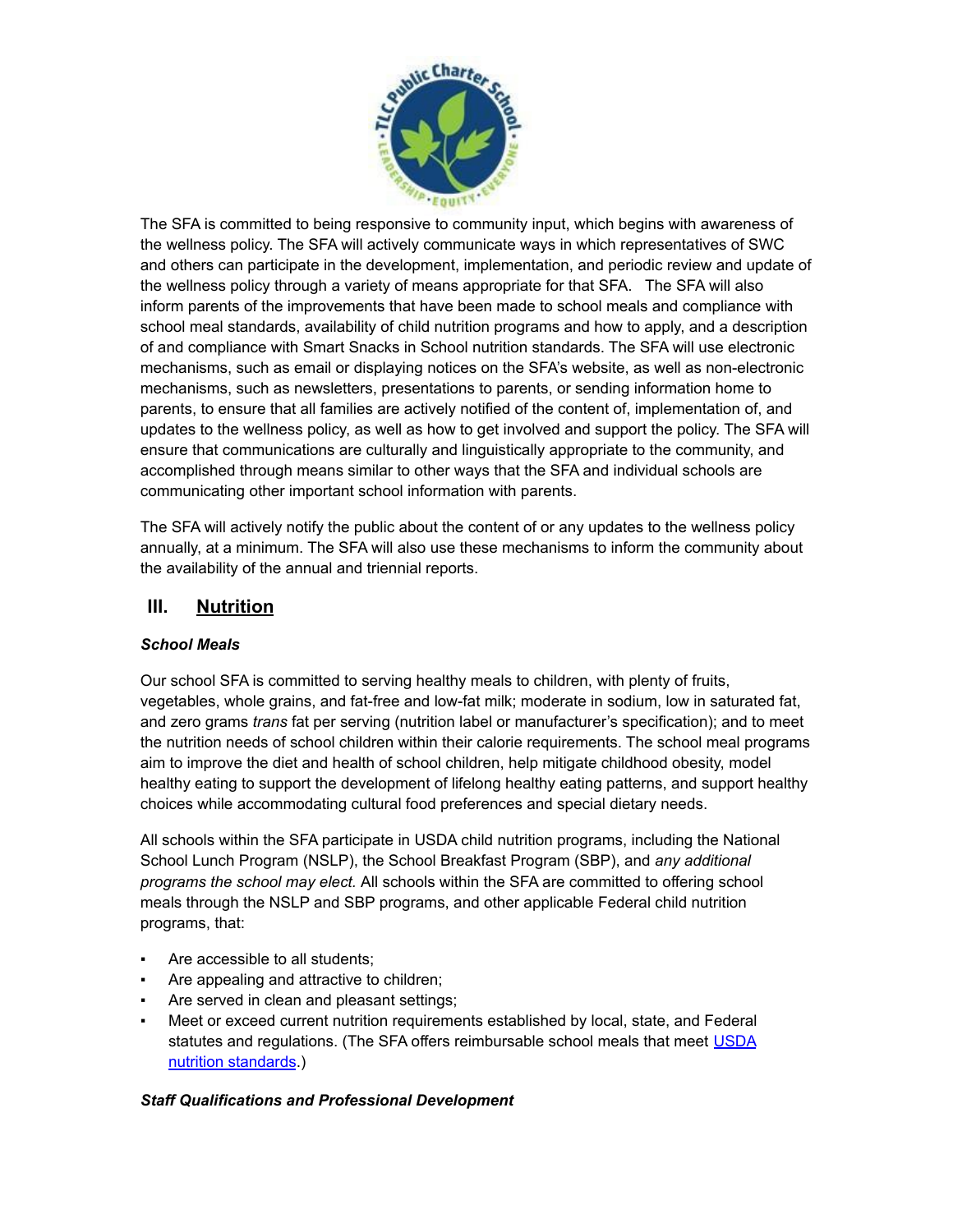

All school nutrition program directors, managers, and staff will meet or exceed hiring and annual continuing education/training requirements in the USDA [professional](https://www.fns.usda.gov/cn/professional-standards) standards for child nutrition [professionals.](http://www.fns.usda.gov/sites/default/files/CN2014-0130.pdf) These school nutrition personnel will refer to USDA's [Professional](http://professionalstandards.nal.usda.gov/) Standards for School Nutrition [Standards](http://professionalstandards.nal.usda.gov/) website to search for training that meets their learning needs.

#### *Water*

To promote hydration, free, safe, unflavored drinking water will be available to all students throughout the school day and throughout every school campus. The SFA will make drinking water available where school meals are served during mealtimes.

#### *Competitive Foods and Beverages*

The SFA is committed to ensuring that all foods and beverages available to students on the school campus\* during the school day\* support healthy eating. The foods and beverages sold and served outside of the school meal programs (i.e., "competitive" foods and beverages) will meet the USDA Smart Snacks in School nutrition standards, at a minimum. Smart Snacks aim to improve student health and well-being, increase consumption of healthful foods during the school day, and create an environment that reinforces the development of healthy eating habits. A summary of the standards and information are available

<https://www.fns.usda.gov/cn/tools-schools-focusing-smart-snacks>

#### *Celebrations and Rewards*

All foods offered on the school campus will meet or exceed the USDA Smart Snacks in School nutrition standards including through:

- 1. Celebrations and parties. The SFA will provide a list of healthy party ideas to parents and teachers, including non-food celebration ideas.
- 2. Classroom snacks brought by parents.
- 3. Rewards and incentives. Foods and beverages will not be used as a reward, or withheld as punishment for any reason, such as for performance or behavior.

#### *Fundraising*

Foods and beverages that meet or exceed the USDA Smart Snacks in Schools nutrition standards may be sold through fundraisers on the school campus\* during the school day\*. The SFA will make available to parents and teachers a list of healthy fundraising ideas

#### *Nutrition Promotion*

Nutrition promotion and education positively influence lifelong eating behaviors by using evidence-based techniques and nutrition messages, and by creating food environments that encourage healthy nutrition choices and encourage participation in school meal programs. Students and staff will receive consistent nutrition messages throughout schools, classrooms,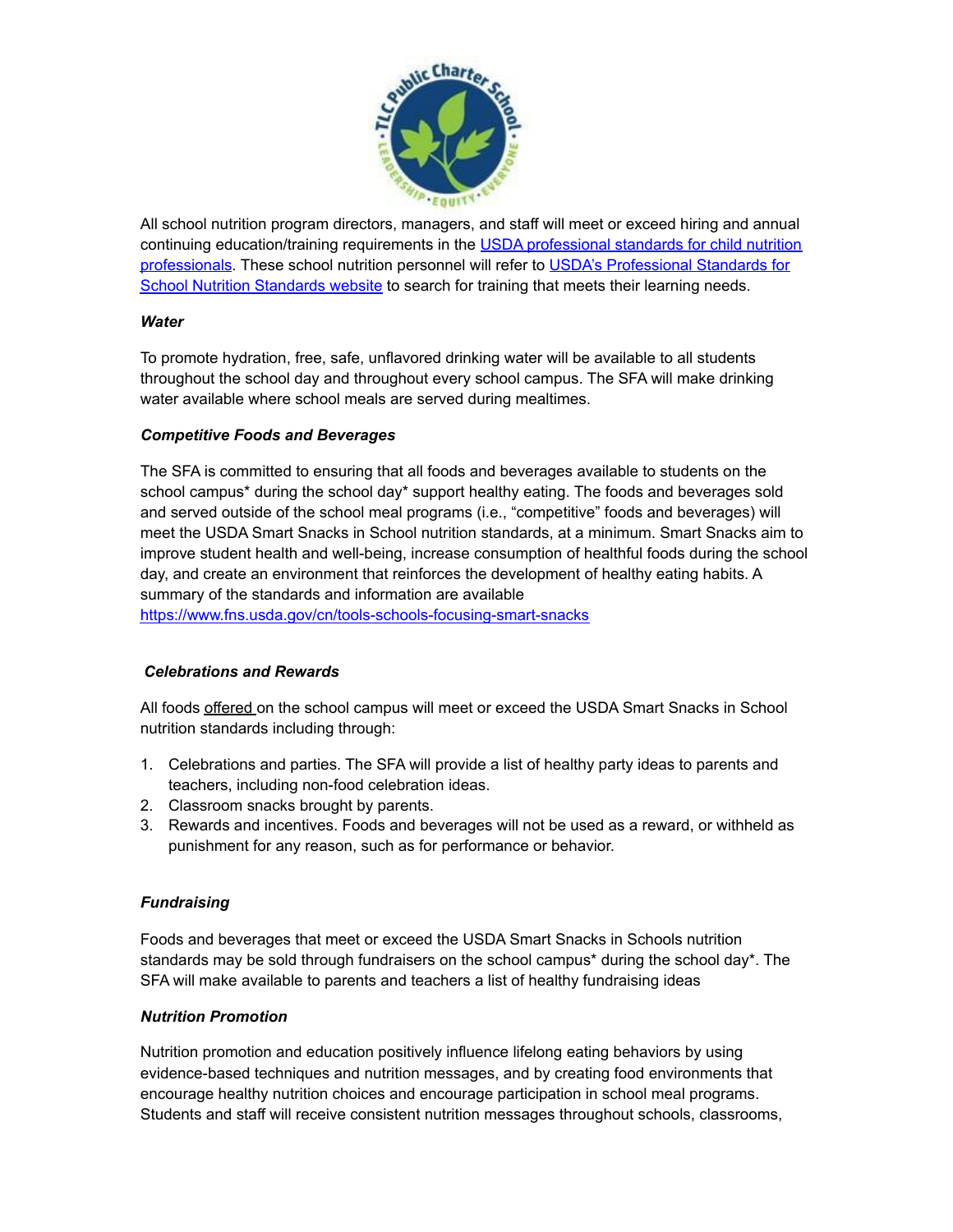

gymnasiums, and cafeterias. Nutrition promotion also includes marketing and advertising nutritious foods and beverages to students and is most effective when implemented consistently through a comprehensive and multi-channel approach by school staff and teachers, parents, students, and the community.

The SFA will promote healthy food and beverage choices for all students throughout the school campus, as well as encourage participation in school meal programs.

#### *Nutrition Education*

The SFA aims to teach, model, encourage, and support healthy eating by students. Schools will provide nutrition education and engage in nutrition promotion that:

- Is designed to provide students with the knowledge and skills necessary to promote and protect their health;
- Include enjoyable, developmentally-appropriate, culturally-relevant, and participatory activities;
- Promote fruits, vegetables, whole-grain products, low-fat and fat-free dairy products, and healthy food preparation methods;
- Emphasize caloric balance between food intake and energy expenditure (promotes physical activity/exercise);
- Include nutrition education training for teachers and other staff.

#### *Food and Beverage Marketing in Schools*

The SFA is committed to providing a school environment that ensures opportunities for all students to practice healthy eating and physical activity behaviors throughout the school day while minimizing commercial distractions. The SFA strives to teach students how to make informed choices about nutrition, health, and physical activity. These efforts will be weakened if students are subjected to advertising on SFA property that contains messages inconsistent with the health information the SFA is imparting through nutrition education and health promotion efforts. It is the intent of the SFA to protect and promote student's health by permitting advertising and marketing for only those foods and beverages that are permitted to be sold on the school campus, consistent with the SFA's wellness policy.

### <span id="page-6-0"></span>**IV. Physical Activity**

Physical activity during the school day (including but not limited to recess, physical activity breaks, or physical education) **will not be withheld** as punishment for any reason.

To the extent practicable, the SFA will ensure that its grounds and facilities are safe and that equipment is available to students to be active. The SFA will conduct necessary inspections and repairs.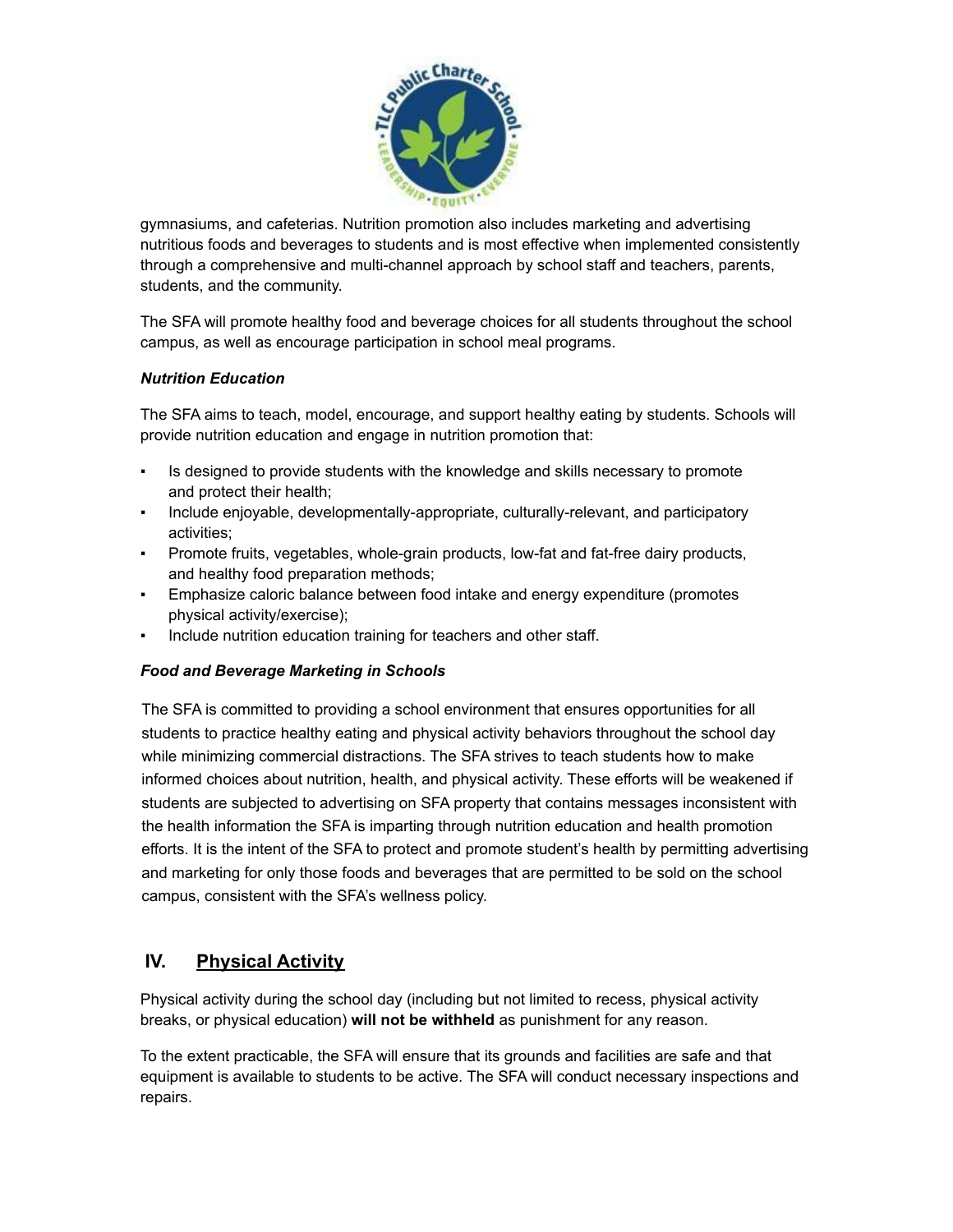

#### *Physical Education*

The SFA will provide students with physical education, using an age-appropriate, sequential physical education curriculum consistent with national and state standards for physical education.

All students will be provided equal opportunity to participate in physical education classes. The SFA will make appropriate accommodations to allow for equitable participation for all students and will adapt physical education classes and equipment as necessary.

**Outdoor recess** will be offered when weather is feasible for outdoor play.

In the event that the school or SFA must conduct **indoor recess,** teachers and staff will follow the indoor recess guidelines that promote physical activity for students, to the extent practicable. Each *school will maintain and enforce its own indoor recess guidelines*

Recess will complement, not substitute, physical education class. Recess monitors or teachers will encourage students to be active, and will serve as role models by being physically active alongside the students whenever feasible.

### <span id="page-7-0"></span>**V. Other Activities that Promote Student Wellness**

The SFA will integrate wellness activities across the entire school setting, not just in the cafeteria, other food and beverage venues, and physical activity facilities. The SFA will coordinate and integrate other initiatives related to physical activity, physical education, nutrition, and other wellness components so all efforts are complementary, not duplicative, and work towards the same set of goals and objectives promoting student well-being, optimal development,

All school-sponsored events will adhere to the wellness policy. All school-sponsored wellness events will include physical activity opportunities.

#### <span id="page-7-1"></span>*Glossary:*

**Extended School Day** - time during before and afterschool activities that includes clubs, intramural sports, band and choir practice, drama rehearsals, etc.

**School Campus** - areas that are owned or leased by the school and used at any time for school- related activities such as the school building or on the school campus, including on the outside of the school building, school buses or other vehicles used to transport students, athletic fields, and stadiums (e.g. on scoreboards, coolers, cups, and water bottles), or parking lots.

**School Day** - midnight the night before to 30 minutes after the end of the instructional day.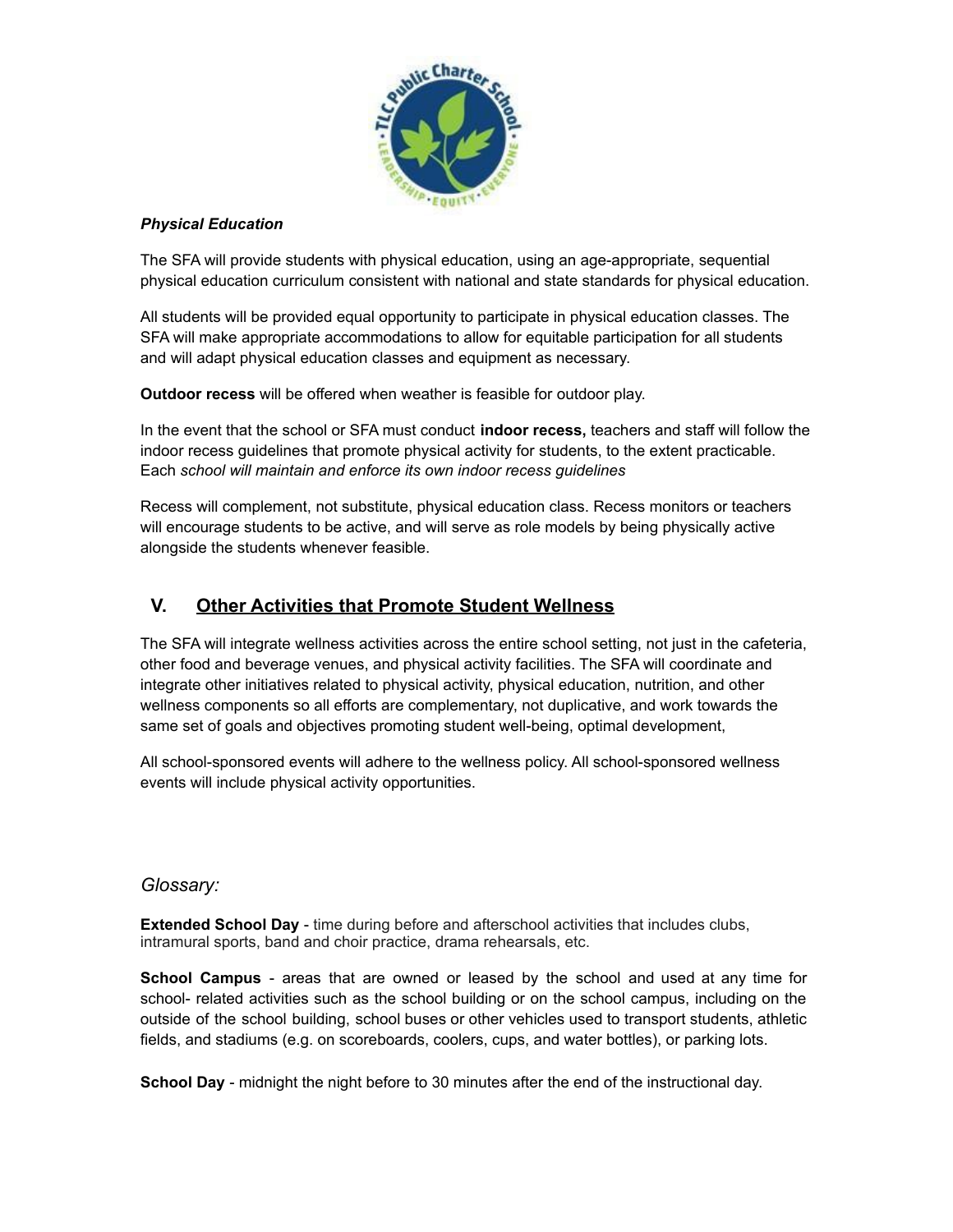

**Triennial** – recurring every three years.

#### **Nondiscrimination Statement**

In accordance with Federal civil rights law and U.S. Department of Agriculture (USDA) civil rights regulations and policies, the USDA, its Agencies, offices, and employees, and institutions participating in or administering USDA programs are prohibited from discriminating based on race, color, national origin, sex, disability, age, or reprisal or retaliation for prior civil rights activity in any program or activity conducted or funded by USDA.

Persons with disabilities who require alternative means of communication for program information (e.g. Braille, large print, audiotape, American Sign Language, etc.), should contact the Agency (State or local) where they applied for benefits. Individuals who are deaf, hard of hearing or have speech disabilities may contact USDA through the Federal Relay Service at 800-877-8339. Additionally, program information may be made available in languages other than English.

To file a program complaint of discrimination, complete the USDA Program Discrimination Complaint Form, (AD-3027) found online at the Filing a [Program](http://www.ascr.usda.gov/complaint_filing_cust.html) [Discrimination](http://www.ascr.usda.gov/complaint_filing_cust.html) Complaint as a USDA Customer page  $\Box$ , and at any USDA office, or write a letter addressed to USDA and provide in the letter all of the information requested in the form. To request a copy of the complaint form, call 866-632-9992. Submit your completed form or letter to USDA by:

(1) mail: U.S. Department of Agriculture Office of the Assistant Secretary for Civil Rights 1400 Independence Avenue, SW Washington, D.C. 20250-9410;

(2) fax: 202-690-7442; or

(3) email: [program.intake@usda.gov](mailto:program.intake@usda.gov)

This institution is an equal opportunity provider.

<sup>1</sup>Bradley, B, Green, AC. Do Health and Education Agencies in the United States Share Responsibility for Academic Achievement and Health? A Review of 25 years of Evidence About the Relationship of Adolescents' Academic Achievement and Health Behaviors, Journal of Adolescent Health. 2013; 52(5):523–532.